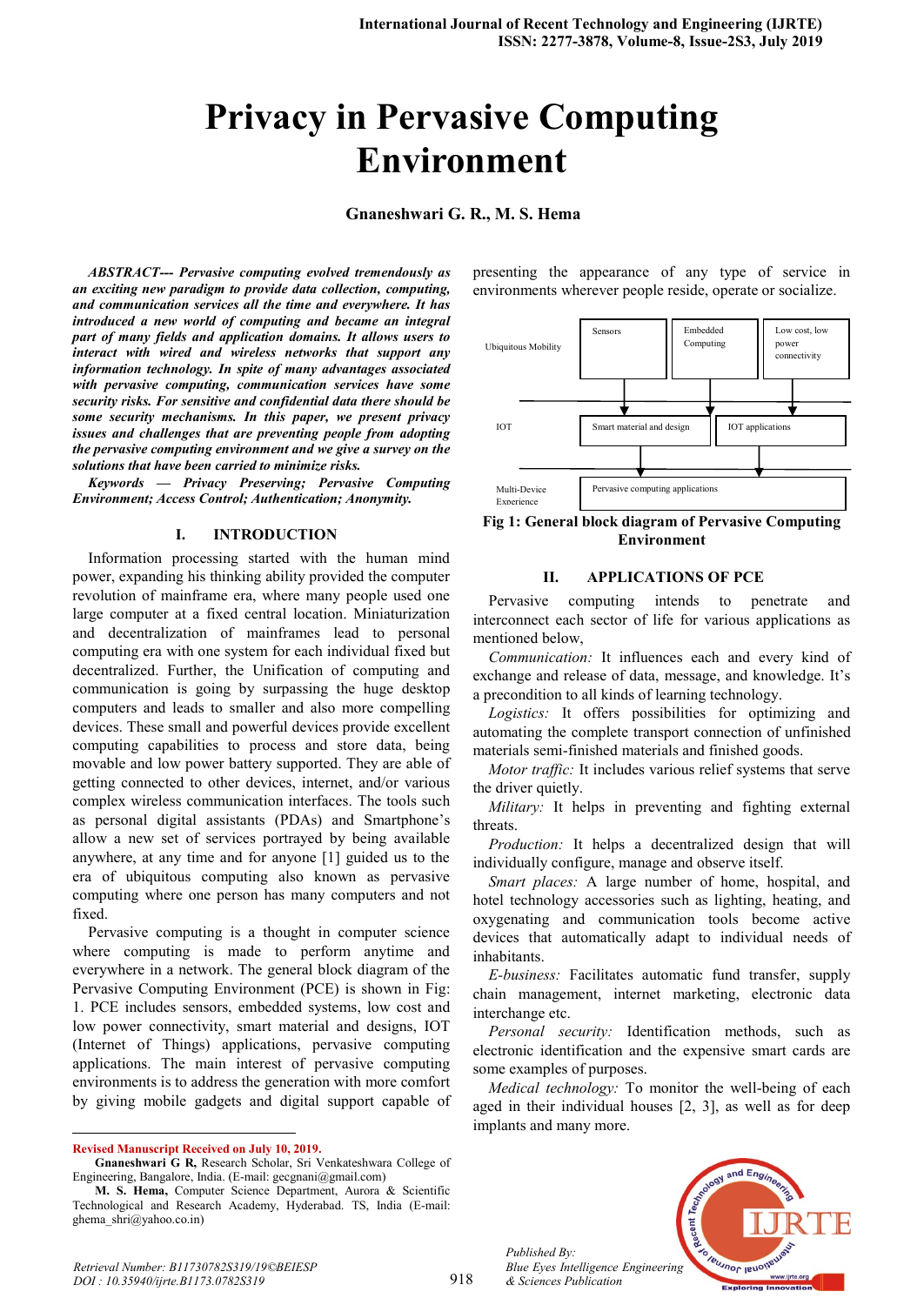The paper is organized in the following way in Section I we describe an Introduction and general block diagram of Pervasive Computing Environment; Section II discusses applications of PCE; Section III summarizes issues and challenges in PCE; Section IV includes privacy issues, approaches, and solutions, Section V presents conclusion and future directions for research.

# **III. ISSUES AND CHALLENGES OF PERVASIVE COMPUTING ENVIRONMENT**

The features and wide functions that the pervasive computing offers, makes it reasonable to increased exposures and vulnerabilities. Characteristics that add some additional burden on to the protection subsystem and become major issues and challenges in PCE are:

**Expansion of Computing Boundaries:** The conventional computing combined software and hardware objects, while pervasive computing stretches the bounds of computing to combine physical areas, building support, and the things contained inside. This physical outreach can help the invaders, spiteful insiders or even questioning system administrators to track users to the most important part and get his or her personal details which make preserving privacy a more difficult task.

**Invisibility and Unobtrusiveness:** The objective of pervasive computing happens to be invisible and unnoticeable. Thus, technology is installed within everyday things that send and receive data. The installation diminishes the distinctness from the pervasive computing environment enclosing the user. This makes technology more pleasant and acceptable. Ironically, this very quality makes it probable to attack the user privacy without his realization.

**Creating Smart Spaces:** Sensors and Embedded devices are combined to set natural surroundings into active areas which can sense, "recognize," and "learn," completely, making each area aware and tractable. Eventually, the area becomes quite intelligent to get user's intent. Thus becomes a basic component of user's daily life which leads to privacy risks.

**Spot Dependency:** Spot data or location information of the user is required to provide most of the services in PCE. To make use of these services the user has to provide his location details to the service provider. Thus the knowledge of user location information can provide a route for its misuse. Location of a user is privacy-sensitive information that can be easily accessible making its security a challenge.

**Context Dependency:** The applications of Pervasive computing also depend upon the data of context. The information can involve the kind of broadcasting device used by the application, user forms, GPS (Global Positioning System), user decisions, current time, etc. Contextual information can enhance the user attributes which can help in developing privacy protection. But on the other hand, it is difficult to provide adequate protection for context information from context-aware systems. As the data collected by this context-aware systems might have different privacy requirements due to the diversity of awareness and conclusion of users.

**Amount of Data Collection:** The data collected by pervasive computing is drastically increased when compared with the traditional computing technology. Pervasive computing implementation depends upon the increased amount of data generated and collected with quality and accuracy. The system also provides enhanced processing and analyzing capabilities of data. This minute amount of data gathered and processed leads through users often neglecting and releasing of personal data. Also, the technology makes use of bulk of wireless devices. The devices have limitations for bandwidth, memory, processing, battery, throughput etc. These factors establish a resource constraint upon detailed standards and protocols for privacy protection which depends on the widespread use of such resources.

**Role of Service Provider:** Service provider plays a crucial role in maintaining and preserving privacy-sensitive data of the user. There is every possibility for ill-usage of data moving through the devices from the service provider. Platform for Privacy Preferences (P3P) from the World Wide Web Consortium (W3C) presents a specification that can stand to guarantee that all data request through the service providers also stipulates purpose, retention, and receivers of the data. While in the real-world guaranteeing that all service providers obey the laws is difficult.

**Lack of Ownership:** In traditional computing, the resources have ownership and access control. The pervasive computing environments implement dynamic and looser couplings among people and devices. This nullifies the unspecified ways to ownership and handling of resources. But it is tough to achieve privacy check while ownership cannot happen to be determined.

**Mobility and Adaptability:** Adaptation and mobility are needed to overcome the changing nature, versatility of users, devices and software segments leading to the changes in the physical and virtual environment of the pervasive computing environment.

**Wireless Problems:** Including several similar standards, Lack of spectrum, Use low power and multiple base stations with intelligent antenna. Extending spectrum usage can cause interference.

**Scalability:** Hundreds and thousands of distinct devices are hosted at Pervasive computing environments with many users having different functions and priorities supporting various situational data. Unique security services should signify the ability to reflect the lying of mobile and embedded devices accessible at any particular instance of time and support its users.

# **IV. PRIVACY ISSUSE IN PERVASIVE COMPUTING ENVIRONMENT & RESULTS**

The applications of Pervasive computing are dramatically increasing every measure concerning towards the data collected and released. It is obvious that a user in pervasive computing environments wishes to maintain different connections with various smart devices reckless of the software restrictions and hardware specifications. Such devices and applications intend to increase the amount of personal information released to the service providers and third parties. The user inevitably feeds the personal

*Published By: Blue Eyes Intelligence Engineering & Sciences Publication* 

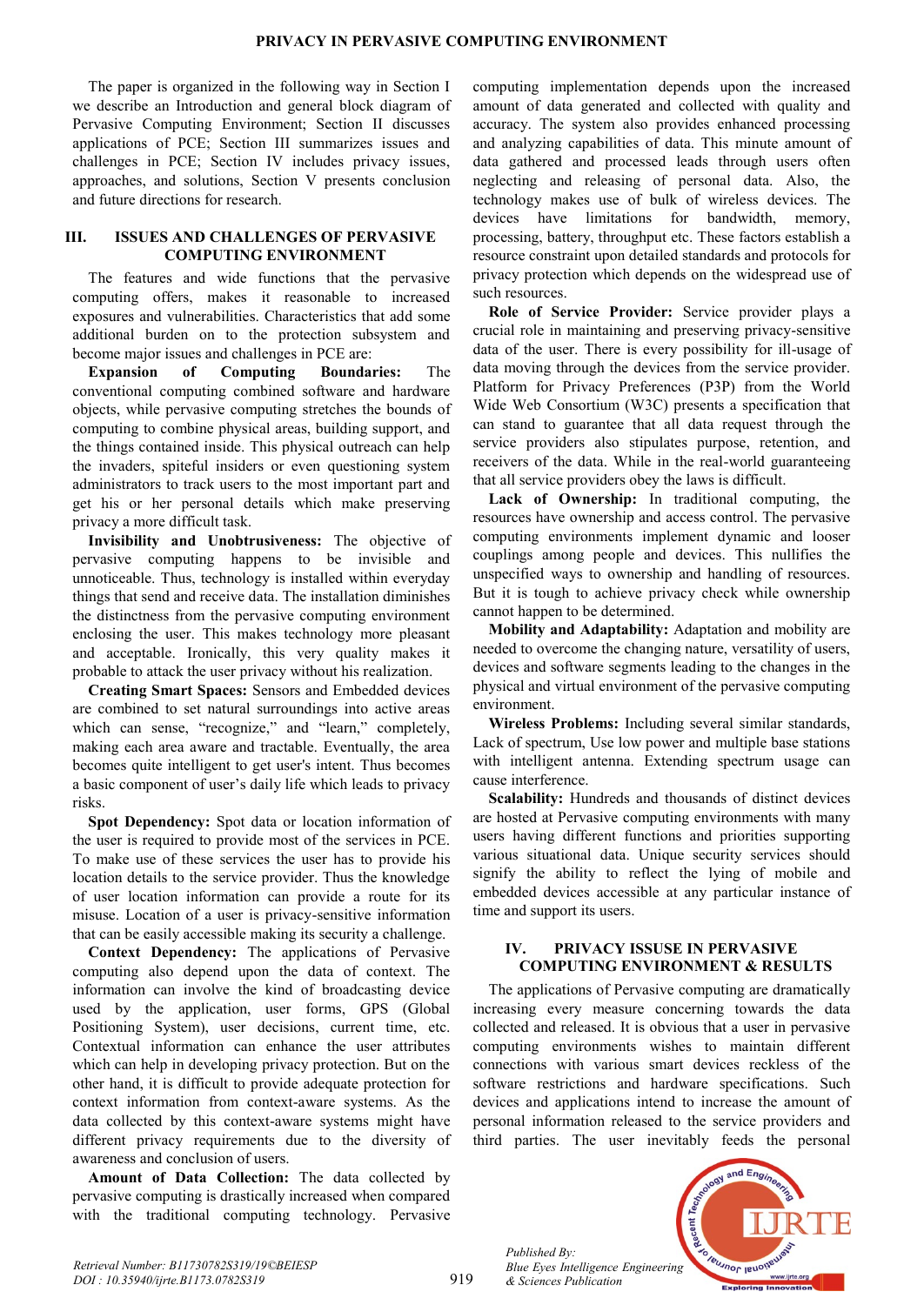information in an online job application, in shopping malls using credit card etc. Data from sensors and cameras located at different geographical and indoor positions collectively engage in the representation of the necessary service without the conscious or explicit knowledge of the user [4]. This information collected, shared, stored and processed may be inappropriately handled to add up in different that involve prejudice, identity theft, the undesirable advertisement, or constant stalking. It does not stay as a new problem for networks in general but advanced technology has increased several privacy breaches. Hence, privacy protection in pervasive computing is becoming more and more challenging. And almost all the other issues and salient features of a pervasive computing environment are also vulnerable to privacy in one or the other way.

#### *A. Privacy issuse and Approaches*

We focus on few prominent issues and approaches towards preserving privacy as shown in Fig 2.

**Authentication:** Privacy has to ensure that data being shared or communicated is not being hacked by any active or passive attackers. It has to guarantee that the user data which is being collected almost obviously will not be used maliciously or is not being processed by any unauthorized user. In order to ensure about data not being accessed by the unauthorized user, modern approaches are must for entity authentication to validate the user's integrity, in sequence to cope with those new challenges offered due to extreme distribution and mobility of the system.

**Access Control:** It is to grant access completely to the significant data and avoid unnecessary irrelevant data for any particular service. Access control mechanism is needed to decide whether to permit or reject an assigned unit the liberty to do a specified action. Access control method includes the tests in the field of the database, operating system, and distributed system. But pervasive systems possess unique features which let distinct access control methods. Unrestricted access control (DAC) methods, here the authorizations depend on the characteristics of the subject, which is well-matched for unstructured domains similar to basic internet services. Feature-based installation is dependent on the theme's role within the structured organization like companies, hospitals etc.

**Anonymity:** Many of the applications in pervasive computing environment do not rigidly need to know the identity of the user. Anonymity provides the user with the functionality which helps the user to be known to others or remains unknown to others or to be known with the different identity. Anonymity is derived from databases (DB) and the distributed approaches and the use of pseudonyms [5, 6].



**Fig 2: Different Privacy Preserving Issues and Approaches**

## *B. Solutions*

Several research papers have been published related to privacy management technique's in pervasive computing. Few of them are summarized with the highlights of the work as shown in Table I.

Marc Langheinrich [7] proposed a privacy awareness system targeted at ubiquitous computing environments that allowed data collectors to both announce and implement data usage policies, as well as providing data subjects with technical means to keep track of their personal information as it is stored, used, and possibly removed from the system. The author says still the system cannot guarantee our privacy, but creates a sense of accountability in a world of invisible services that we will be comfortable living in and interacting with.

Chun-Ta Li, Cheng Chi Lee, Chi Yao Weng [8] proposed an extended chaotic map and dynamic ID-based user authentication scheme which is suitable for pervasive computing environments and was explained with the example of online financial transaction for remote user authentication to verify the legitimacy of a login user over an insecure communication channel along with ensuring anonymity and preventing denial of service attack and thus the attackers cannot inconvenience the login user.

Emmanouil Magkos, Panayiotis Kotzanikolaou [9] shows how the RL scheme has privacy and security vulnerabilities under his threat model which considered users equipped with front-end entities and back-end authorities and enhanced the scheme with the generic approach for privacy and security in controlling access to pervasive computing environments.

| Reference         | Approach         | <i><u><b>Issues</b></u></i> | <b>Security mechanism</b> | <b>Other features</b>  |
|-------------------|------------------|-----------------------------|---------------------------|------------------------|
|                   |                  | addressed                   |                           |                        |
|                   | pawS             | Access control              | Accountability            | Announce and implement |
|                   |                  |                             |                           | data usage policies    |
| $\lceil 8 \rceil$ | Extended chaotic | Authentication              | Dynamic ID based          | Ensure anonymity and   |
|                   | maps             |                             |                           | prevent DoS attacks    |

**Table I: Various papers on Privacy Preserving in PCE**



*Published By:*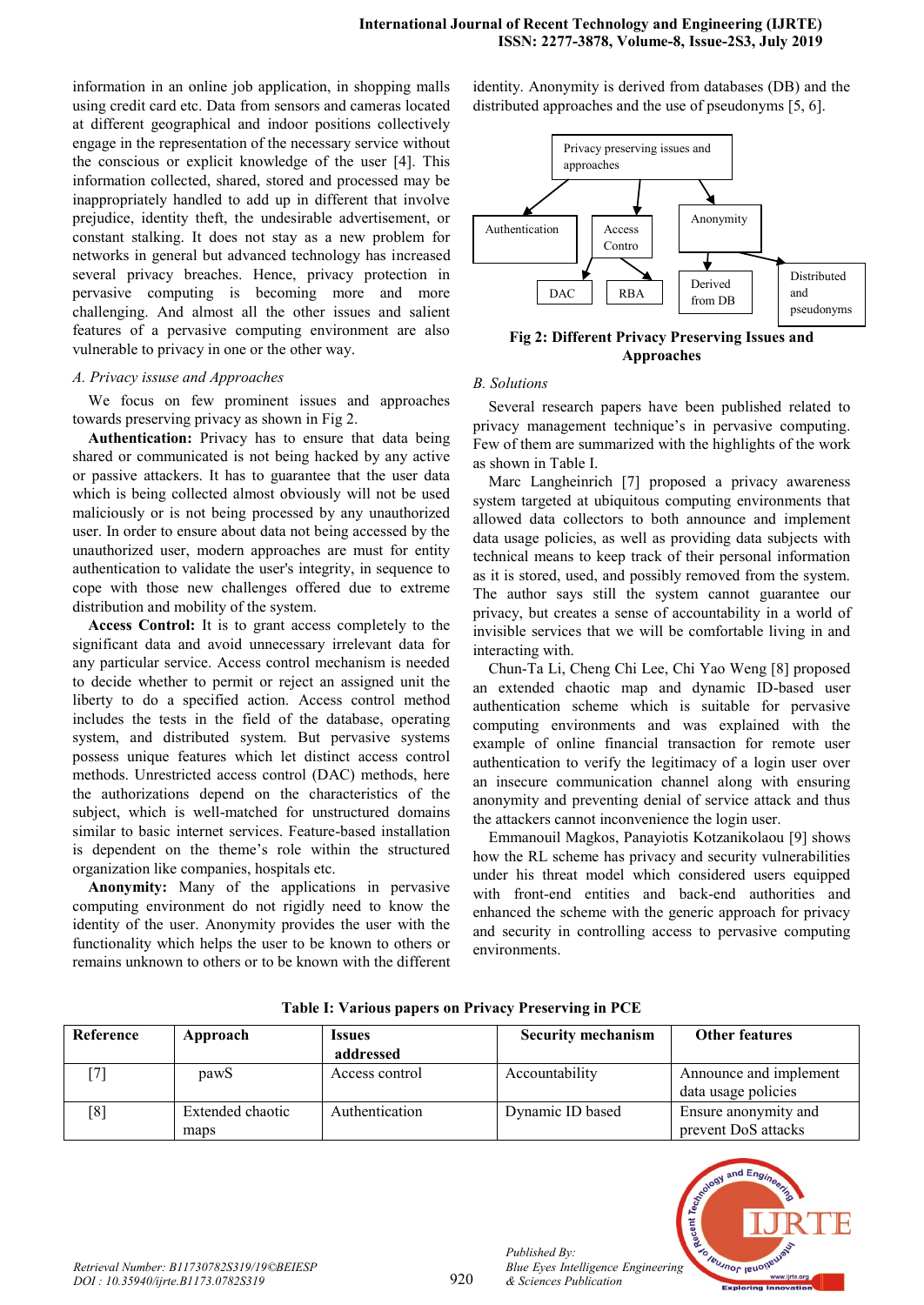| $[9]$  | Generic scheme                             | Access control                                                           | Public-key and<br>Symmetric-key                                    | Untraceability<br>unlinkability<br>Accountability                                     |
|--------|--------------------------------------------|--------------------------------------------------------------------------|--------------------------------------------------------------------|---------------------------------------------------------------------------------------|
| [10]   | User-centered<br>Privacy Model<br>(UPM)    | User control over<br>content, identity,<br>location,<br>and time         | Five parties for<br>communication within<br>three layers           | Highly scalable,<br>unobtrusiveness                                                   |
| $[11]$ | Service Discovery<br>protocol              | Service provider privacy,<br>alternate paths using<br>different keywords | Member ship verification                                           | Authentication,<br>Anonymity,<br>Accountability,<br>Scalability                       |
| $[12]$ | Context aware<br>Privacy model<br>(CPM)    | Anonymization and<br>obfuscation                                         | Mechanisms for<br>reducing the number of<br>context data           | Improve the quality of<br>service                                                     |
| $[13]$ | Siafu context<br>simulator                 | Anonymity                                                                | Defense based on fake<br>requests                                  | defense against shadow<br>attack                                                      |
| $[14]$ | UbiOulu Research                           | Authentication                                                           | Verifying privacy<br>certificates                                  | Privacy toolkit                                                                       |
| $[15]$ | Privacy preserving<br>at application layer | Anonymity                                                                | Capability based scheme<br>for authorization and<br>authentication | Simple, cost effective,<br>minimum storage, less<br>computational time,<br>efficient. |
| [16]   | Location<br>Fragmentation]                 | Privacy of location                                                      | Vertical Fragmentation                                             |                                                                                       |
| $[17]$ | Trust model                                | Privacy of data mining                                                   | Association rule mining<br>with classification                     | Dynamically make trust<br>decision                                                    |

# **PRIVACY IN PERVASIVE COMPUTING ENVIRONMENT**

The generic approach provided the desired level of privacy against malicious insiders while balancing with competing demands for access control and accountability.

Ali Dehghantanha, Nur Izura Udzir, Ramlan Mahmod [10] presents the evaluation of an XML based Usercentered Privacy Model (UPM) and measure unobtrusiveness. It provides user control over private information, content, identity, location, and time. The model is highly scalable because of its distributed decision-making processes and its platform independence. But still work needs to be carried out for concurrent, multiple authentication methods, the probability of collusion attack that can result from the collision of lighthouses and portals, and to communicate without XML format.

Jangseong Kim, Joonsang Baek, Kwangjo Kim, Jianying Zhou J Camenisch and C Lambrinoudakis [11] proposed a discovery protocol for ubiquitous computing environment which performs efficient membership authentication while limiting information leakage concerning to privacy from a semi-honest directory server. The protocol is practical but the transmission cost for membership authentication increases linearly. The author also suggests each service provider divide its subscribers to many subsets, which will reduce processing delay and cost. The protocol further supports anonymous authentication in a service access phase without additional computation cost.

L. Pareschi, D. Riboni [12] proposed the architecture which is the extension of the CARE middleware for context-awareness called context-aware privacy module (CPM). This paper presents preliminary results on anonymization and obfuscation techniques to preserve

users' privacy in context-aware service provisioning. The techniques are based on generalizing request parameters as well as the context data provided to the application. Local context semantic aggregation is used to improve the quality of service.

L. Pareschi, C. Bettini [13] considers a specific pervasive computing scenario called per gym and shows that the techniques for the anonymization of service requests are insufficient to protect the privacy of users. The experiment concentrated on protection against a specific class of attacks, called shadow attacks, and not on generic attacks and simplified the assumptions by taking into account the only location.

Tomas Linden, M Rautiainen [14] presents a conceptual framework for enabling technological solution, which aims at realizing the key requirements, trustworthy: privacy certifying hardware, and software, affordable: compatible hardware at low cost, easy to deploy and maintain, open: compatible software easy to create, share, install and interoperate, resilient: should have high resilience towards service disruptions such as network problems, denial of service attacks. It leverages the results from several subfields including privacypreserving computing, user innovation, free software, living labs, distributed computing as well as distributed web applications.

D.M. Konidala, D.N. Duc [15] provides a scheme for application layer where the user authentication, authorization, and privacy protection are considered. In order to have clear transparency of the work, the protocol



*Retrieval Number: B11730782S319/19©BEIESP DOI : 10.35940/ijrte.B1173.0782S319*

*Published By:*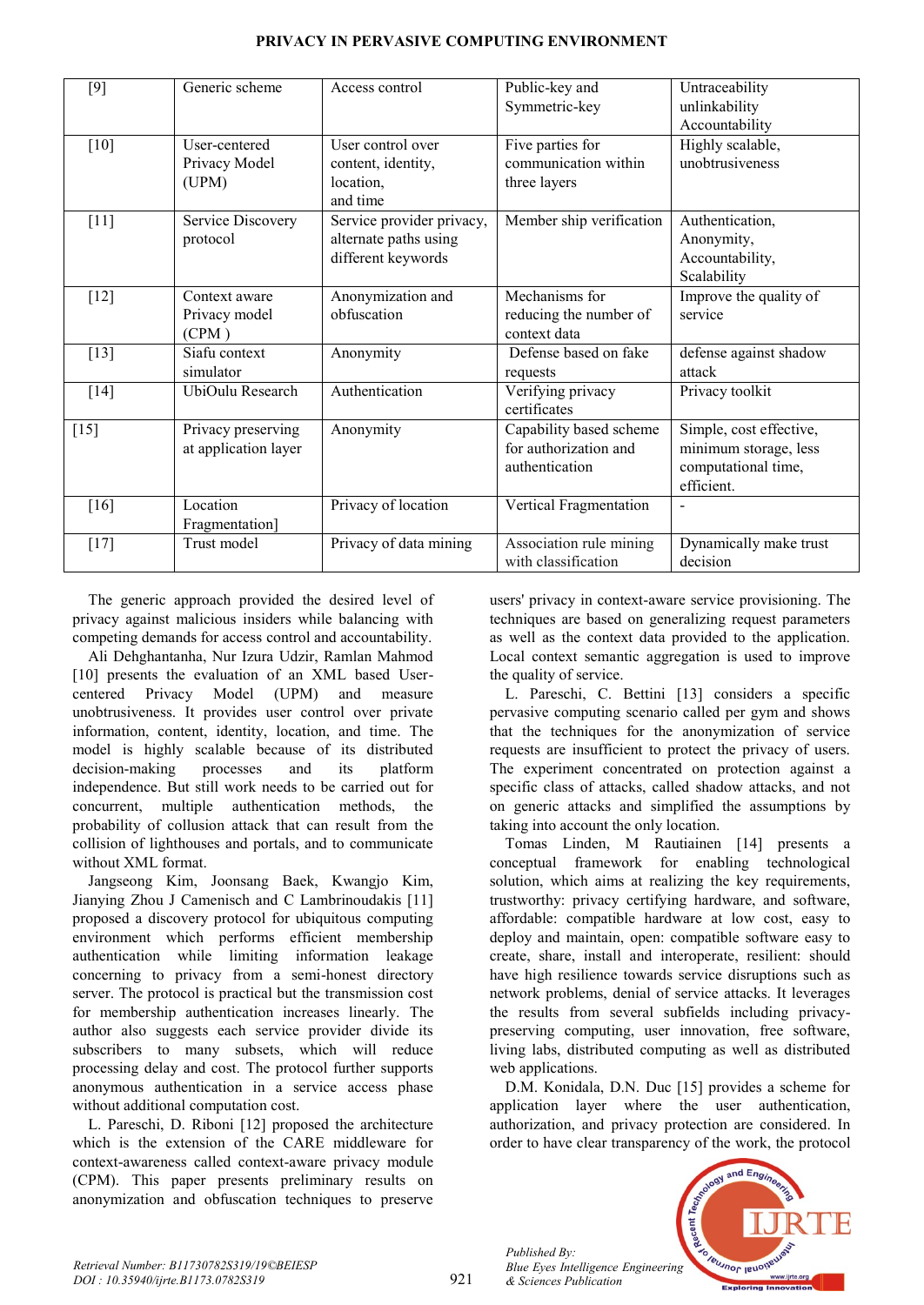does not involve confidentiality and integrity. The scheme is easy and effective which comprises three entities: Authorized server (AS), service providers (SPs), and users. It lets the users to anonymously communicate with SPs and the SPs can authenticate and authorize the users based on the anonymous report proposed by the users. The author says the scheme is original of its kind to introduce capability based privacy preserving for PEC which is cost-effective with respect to storage, computation and time complexity. The SP does not know the user's real identity and also the services accessed by the user.

Jeeva Susan Jacob, Preetha K [16] discusses the issue of Location Privacy of users in Pervasive computing environments. Vertical Fragmentation technique has been proposed as a solution for the attacks on Location Servers and theft of location information. Its effectiveness in preventing third-party attacks and fake users has been analyzed theoretically. Even though internal attacks cannot be prevented, it ensures location privacy for the users of a reliable service provider.

Gianni D Angelo, Salvatore Rampone [17] proposed a mechanism in which the trust model was used to make decisions based on various sources of context and trust data. The architecture was designed for pervasive computing environment which was capable of making a human-like decision. It used the soft computing techniques with the integration of association rule mining and classification. Test results confirmed that the proposed trust model was capable to recognize the tactics adopted by the wicked entities during three typical attacks: counting-based, time-based and context-based. The trust model used to learn the tactics as early as they appear which were not identified by the traditional approach.

GuanghuiWang, Jianping Pan and He, Subin Shen [18] presents a model for protecting location privacy which is important for various location-based services in pervasive computing scenarios. An adjacent subtraction based localization model with localization algorithm which is suitable to efficiently protect users' privacy. The classical method had much computation and communication overheads to achieve privacy-preserving localization. A comprehensive analysis, including correctness analysis, privacy analysis, and efficiency analysis, is presented. Some simulations are conducted to show that the proposed model has equivalent accuracy and efficiency with the classical model.

It can be seen that there remains neither single protocol nor mechanism that can approach the privacy issue and suffice the obligations and expectations of safe pervasive computing. Therefore, it is difficult to find an effective privacy preserving method proposed in the literature. Furthermore, security itself consists of a mix-up of many general features each of which needs thorough research including customized resolutions. It is necessary to consider different application programs of pervasive computing and classify the requirements they impose in conditions of privacy and balance the service excellence. In addition to the exact requirements based on different applications we must also identify some common set of requirements for example: The users to be conscious of the data they are sending and receiving, this requires to know about the activeness of sensors, what type of data is collected, who is collecting the data, what they are going to do with that data. Rules should be imposed on to the organizations that collect responsive data to make them accessible to the owner. User friendly interface, clearly tells what kind of data analysis it performs, how data is used, and how the personal data that is strictly needed should be collected which altogether tells about transparency and minimization of data collection as a first and foremost common requirement.

Considering both general and exact requirements of privacy and then finding out a solution for protecting it will fill the research gap. A single computing approach may not be sufficient to achieve this complex goal. An approach needs to combine the knowledge, techniques and methodologies from various sources. It must be computationally intelligent, possess human like expertise within a specific domain and have the ability to adapt and learn in the changing environment.

# **V. CONCLUSION AND FUTURE DIRECTION**

Pervasive computing makes life more comfortable and simple in digital environments. While it also imposes many new security risks which are related to privacy of the user and data. We have mentioned the applications of PCE, issues, and challenges that lead to threat the privacy. The different aspects of privacy-preserving approaches and solutions in the pervasive computing environment are discussed. Further studies need to be carried out in order to develop/implement more intelligent and accurate approaches for the assent of a pervasive environment in daily life by using soft computing techniques.

# **REFERENCES**

- 1. Weiser, M., "The computer for the 21st century". Scientific American 265, pp 94-104, 1991.
- 2. Claudio Bettini, Daniele Riboni, " Privacy Protection in Pervasive Systems: State of the art and technical challenges", Pervasive and mobile computing 17, pp159- 174, 2015.
- 3. P.S. Efraimidis, G. Drosatos, F. Nalbadis, A. Tasidou, "An efficient privacy preserving solution to find nearest doctor", Pers. Ubiquitous computing, 18, 1, pp75-90, 2014.
- 4. Hyo Jin Jo, Jung Ha Paik, and Dong Hoon Lee, "Efficient Privacy Preserving Authentication in Wireless Mobile Networks". IEEE trans, Mobile computing, 2014.
- 5. I. Boutsis, V. Kalogeraki, "Privacy preservation for participatory sensing data", IEEE International Conference on Pervasive Computing and Communications, pp. 103– 113, 2013
- 6. D. Christin, C. Roßkopf, M. Hollick, L.A. Martucci, S.S. Kanhere, Incognisense: an anonymity-preserving reputation framework for participatory sensing applications, Pervasive Mob. Comput. 9, 3 ,pp 353–371, 2013.



*Published By:*